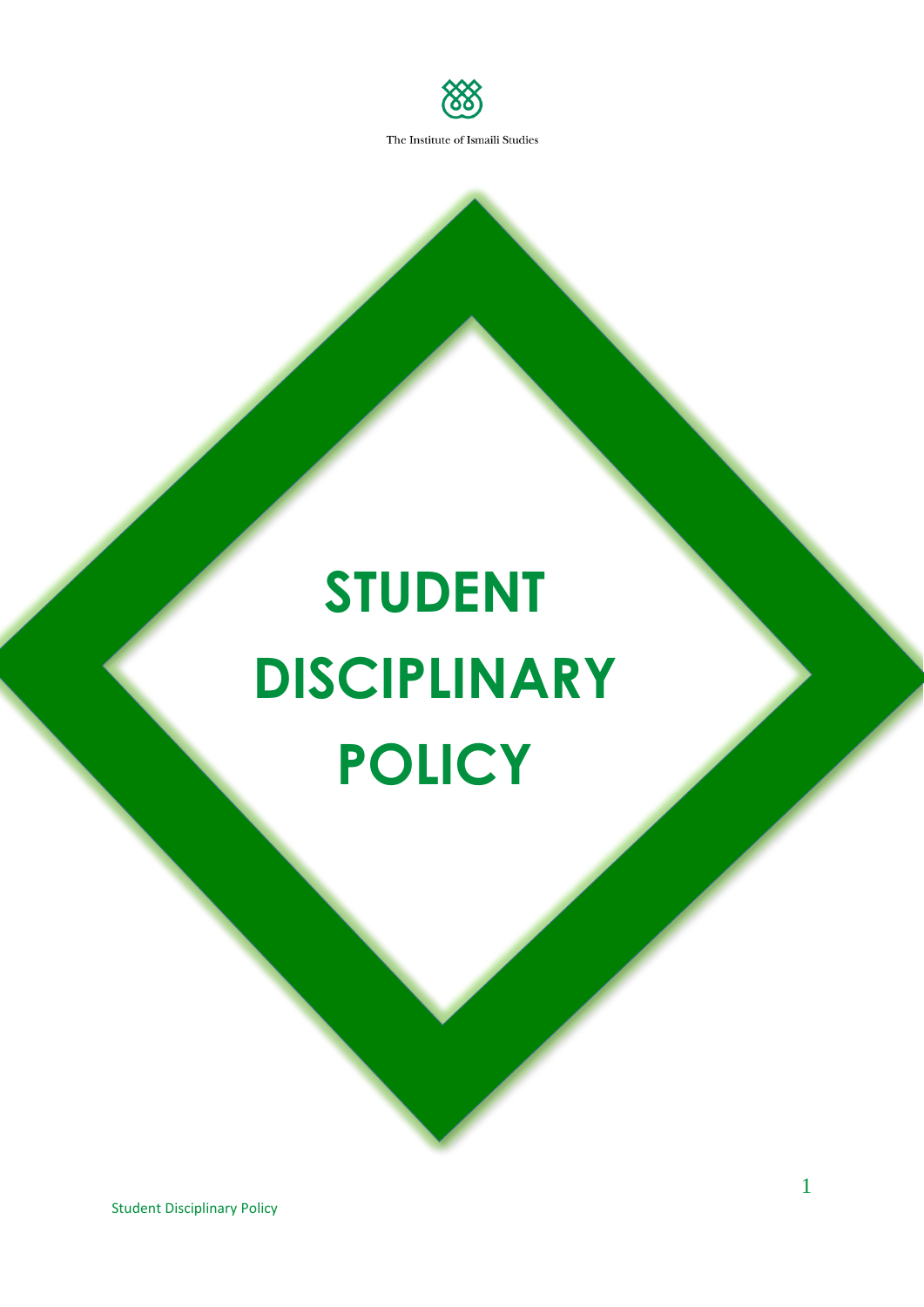

# **1 Introduction and Scope**

- 1.1 The aim of this Student Disciplinary Policy is to describe standards of conduct expected of all students and to provide a framework within which institutional staff can work with students to maintain those standards and encourage improvement where necessary. Students must abide by the IIS' Code of Conduct. The Department of Graduate Studies (DGS) is committed to ensuring that any disciplinary matter is dealt with fairly and in accordance with this policy.
- 1.2 Agreements with external providers who administer part or all of a post postgraduate programme belonging to but not directly administered by DGS may specify alternative arrangements for disciplinary matters; in such cases, the external provider's policy shall supersede this policy.
- 1.3 This policy has been designed with reference to the Office of the Independent Adjudicator's (OIA) guidance document *[The Good Practice Framework Disciplinary](http://www.oiahe.org.uk/media/123221/gpf-disciplinary-procedures-consultation-2018.pdf) [procedures](http://www.oiahe.org.uk/media/123221/gpf-disciplinary-procedures-consultation-2018.pdf)* (June 2018). It is based on the OIA's core principles of **accessibility**, **clarity**, **proportionality**, **timeliness**, **fairness**, **independence**, **confidentiality** and **improving the student experience**, and aims to provide a framework to support students and staff in administering disciplinary matters.
- 1.4 This procedure applies to all current students at the Institute of Ismaili Studies (IIS) to deal with non-academic disciplinary matters. A current student is anyone who:
	- Is enrolled on an IIS programme
	- Is on temporary suspension or exclusion
	- Has recently left the IIS and is within the time limit for disciplinary action.
- 1.5 This policy covers student disciplinary procedures for dealing with non-academic misconduct. It is intended to address misconduct by students rather than to resolve disputes between individuals. We may take disciplinary action against one of our students in connection with our facilities or services, or student activities. This may include misconduct:
	- That interferes with the academic or administrative activities of the IIS
	- In or near any premises managed by the IIS
	- That has an impact on the interests and reputation of the IIS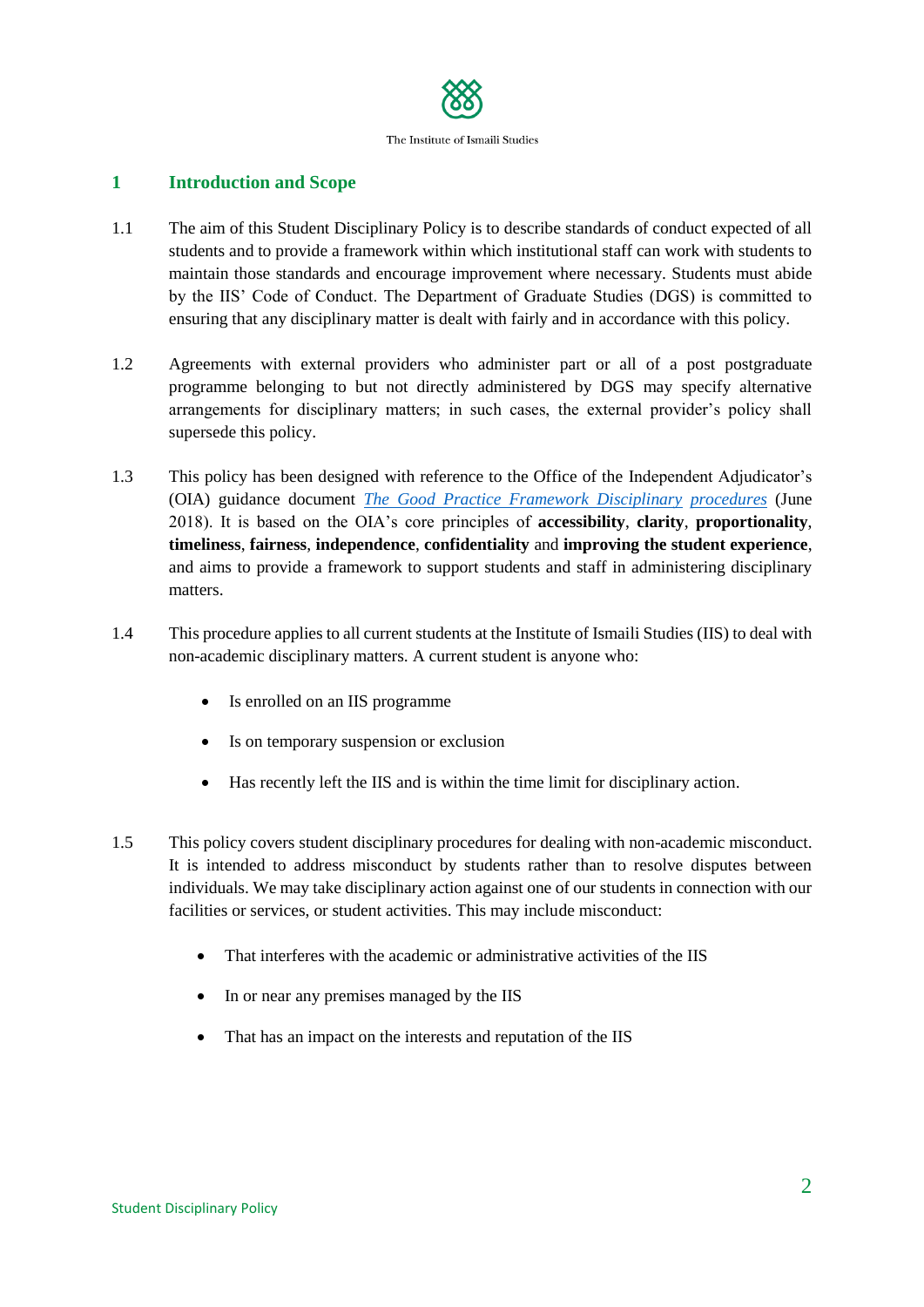

- 1.6 We may take disciplinary action where the behaviour has affected: (a) the IIS itself; (b) a student or employee of the IIS; (c) others visiting, working or studying at the IIS; or (d) a member of the public.
- 1.7 We may also take disciplinary action in response to misconduct which happens: (a) during offcampus activities such as placements, teaching practice and field trips, (b) affects the IIS' reputation in the local community, or (c) happens on social media.
- 1.8 This policy does not form part of any student's contract and may be amended at any time. The Department may vary this policy, including time limits, as appropriate in any case.
- 1.9 The Department reserves the right to implement this policy at any stage (as set out below) taking into account the alleged misconduct. Students will not ordinarily have their scholarship withdrawn for a first disciplinary offence, except in cases involving gross misconduct.
- 1.10 The policy is used to deal with non-academic disciplinary matters only. Student grievances are handled under the Department's Student Complaints Policy. Concerns related to academic progress may be covered under the Academic Progress Policy. Students may wish to lodge a complaint about another student's behaviour following the Complaints Procedure.
- 1.11 **Accessibility:** If you need this document in a different format, please contact the Senior Education Programmes Officer or Departmental Administrator.

## **2 Procedural fairness**

- 2.1 This policy follows the principles of "natural justice":
	- "No one should be judge in their own cause" decision makers must come to matters without bias for a reasonable perception of bias
	- $\bullet$  "Hear the other side" each party must have a fair hearing
	- "Justice delayed is justice denied" the process must be completed without delay
- 2.2 Decision-makers must make reasonable decisions, and give reasons for their decisions. For the purpose of this disciplinary policy, this means that:
	- Students understand any allegation against them
	- The student and the person bringing the allegation have a fair opportunity to present their case and to hear and respond to what the other has said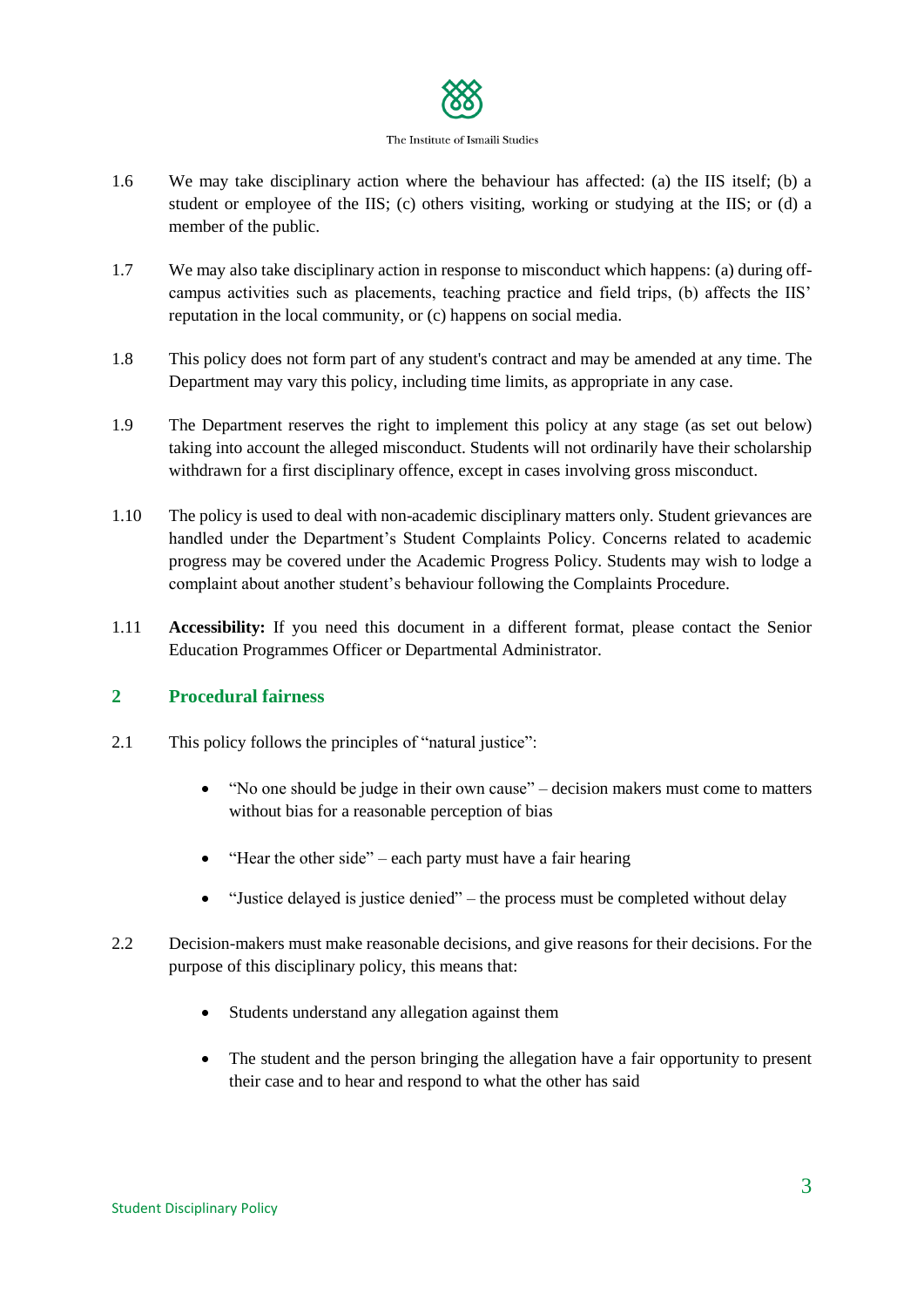

- Students are given reasonable notice of any hearing and are given in advance copies of all information to be considered by the decision-maker
- The burden and standard of proof are clearly explained
- Decision-makers should be free from bias or any reasonable perception of bias
- Reasons should be given for decisions reached and any penalty imposed
- There should be a route of appeal
- The investigation, any hearing, and any appeal should be carried out as quickly as possible, consistent with fairness.
- 2.3 DGS worked closely with the HR Department and students to ensure this policy follows the principles of good practice and procedural fairness. In investigating disciplinary complaints against students, the principles of accessibility, fairness and independence are particularly important. Staff members making disciplinary decisions must have had no prior involvement in the case, and be properly trained and resourced, with proven experience of handling similar matters with students at a comparable level of study.

## **3 Timeliness**

- 3.1 Disciplinary matters can be particularly stressful for students, and the outcomes can have serious consequences for their studies and future careers. It is therefore particularly important that the disciplinary investigations, hearings and appeals are conducted as quickly as possible, consistent with fairness. It is good practice where possible:
	- To tell the student that disciplinary action is being considered as soon as possible after the event giving rise to the allegation
	- To complete the initial investigation and formal stage of the process within 60 calendar days of the allegation being made to the student, and
	- To hear any appeal within 30 calendar days of the student making the appeal.
- 3.2 Delays are likely to occur where the case is complex, the student or witnesses are not available to attend meetings or hearings, or where proceedings are put on hold because of a criminal investigation or the student's impending assessments. In those cases, the IIS should keep the student and any witnesses informed about the progress of the investigation, and when it is likely to conclude.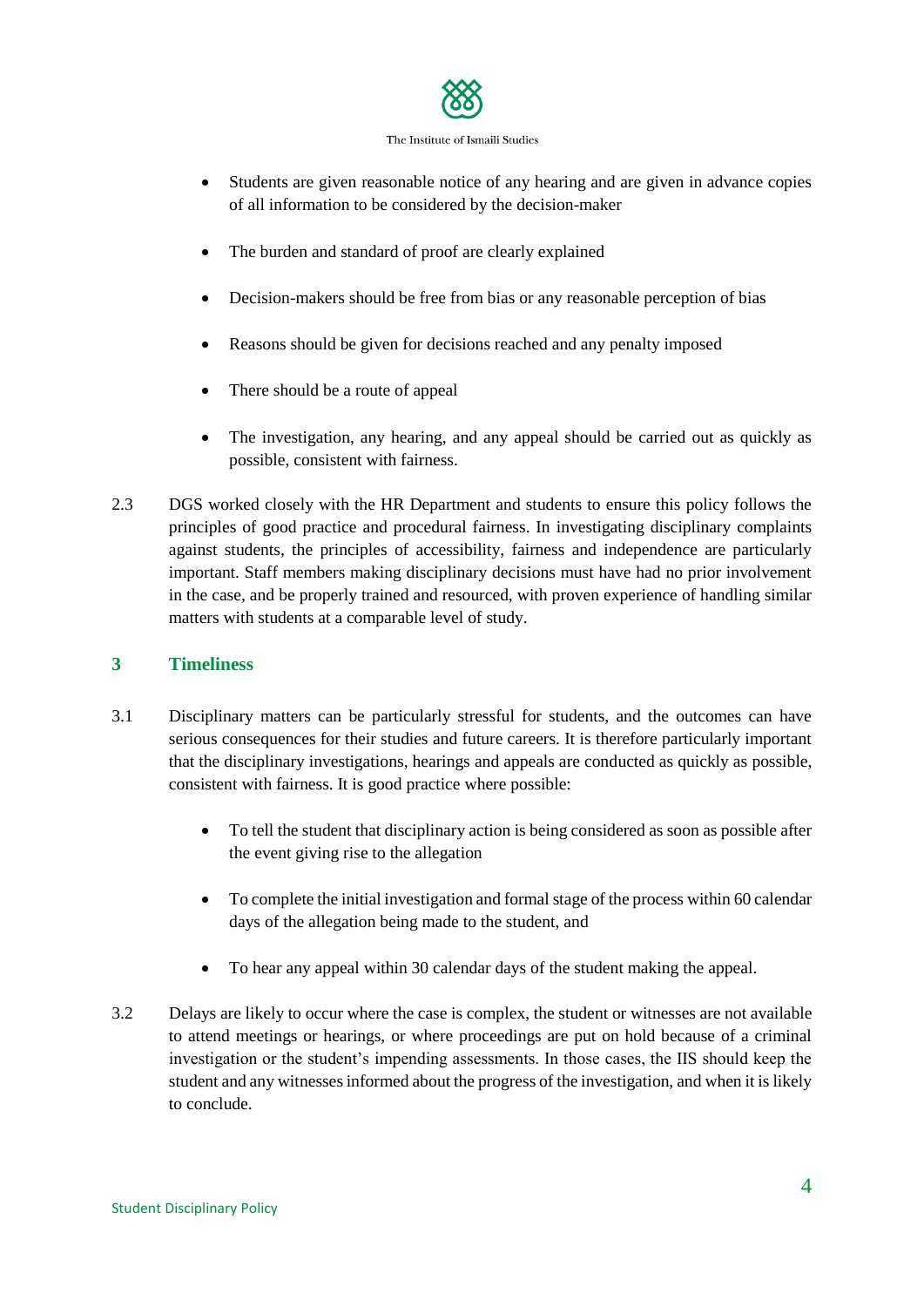

# **4 Promoting positive behaviours**

- 4.1 It is reasonable to expect that students will act reasonably and fairly towards one other and towards staff and will treat the disciplinary process with respect.
- 4.2 DGS promotes positive behaviour among staff and students, with a view to helping each student access and grow from their own potential. Besides teaching staff and the programme team, students enjoy a wide range of support, including Academic Advisers, a dedicated Academic Skills Support Team and specialist help and guidance with concerns related to mental health.

## **5 Supporting the student**

- 5.1 The IIS will direct students to the support services available. This applies to students who are going through student disciplinary procedures and to students who are providing information about someone else's conduct, which is being considered under those procedures.
- 5.2 In line with our duties under the Equality Act 2010 to make reasonable adjustments for disabled students, if a student says the behaviour giving rise to a disciplinary concern is related to a disability, we will consider carefully whether to proceed with disciplinary action, or to refer the student to support for (or fitness to) study processes.
- 5.3 We aim for our procedures to be available to all students in accessible formats. If there are adjustments we could make to improve communication, the student should inform the Department. Where needed, in disciplinary procedures we will make adjustments to the process followed in individual cases. For example, we may make adjustments for misconduct hearings, or allow a student longer to respond to allegations.
- 5.4 Where needed, we will take into account a student's disability when setting penalties. For example, if the student's conduct was linked to an underlying mental health condition, that might mitigate the seriousness of the offence. In some cases it might be more appropriate to refer the student to support for (or fitness to) study processes than to apply a disciplinary penalty.
- 5.5 Students who have mental health difficulties will be informed about the specific support services available to them, for example counselling services, as soon as the Department is made aware of the need to do so. If a student appears unable to engage effectively with the student disciplinary process, we may suggest that the student appoints a representative. It may be appropriate to suspend the disciplinary process until the student has accessed appropriate support.
- 5.6 We will take care to ensure that students understand the options available to them when they report behaviour that may amount to a criminal offence, and support the student whatever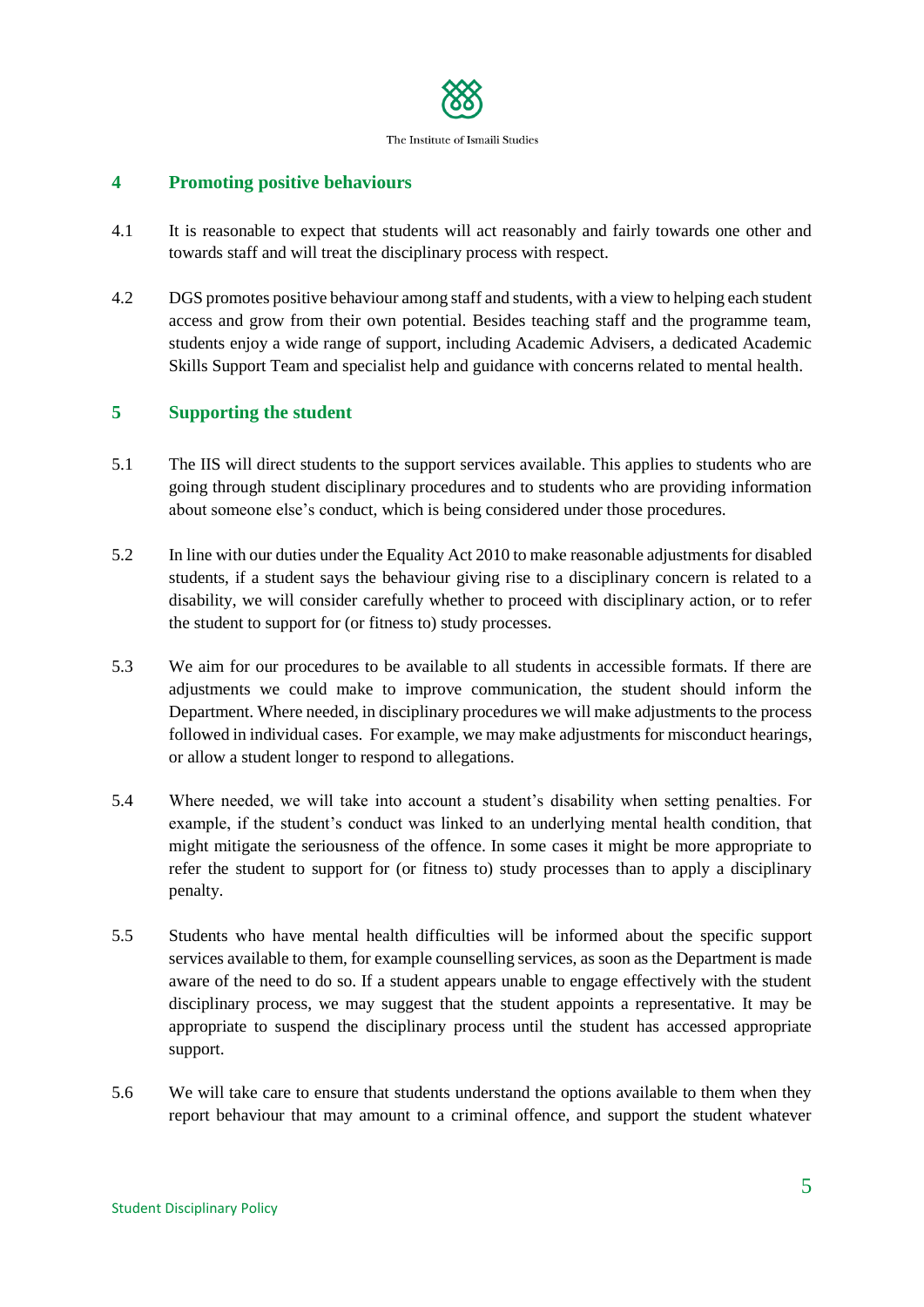

action they choose to take. Those options might include reporting the matter to the police, asking the IIS to take disciplinary action, or taking no further action. If the student decides to report the matter to the police, the IIS should help and support the student to do so. The IIS should itself consider reporting the incident(s) to the police where the safety of students or staff may be at risk.

- 5.7 In dealing with harassment, discrimination and bullying, the following must be borne in mind:
	- The recipient's perception of the behaviour in question is of considerable importance
	- Behaviour does not have to be directed against a person or be intended, for it to amount to harassment
	- All students (the accuser and the accused) should be signposted to sources of advice and support from appropriately trained staff.

# **6 Confidentiality**

- 6.1 The Department's aim is to deal with disciplinary matters sensitively and with due respect for the privacy of any individuals involved. All students must treat as confidential any information communicated to them or provided by them in connection with an investigation or disciplinary matter.
- 6.2 The student, and anyone accompanying them (including witnesses), must not make electronic recordings of any meetings or hearings conducted under this policy.
- 6.3 The student will normally be told the names of any witnesses whose evidence is relevant to disciplinary proceedings against them, unless the Department believes that a witness's identity should remain confidential. Witnesses may also request that their identity remain confidential. The Department will adhere to this request whenever possible.

## **7 Misconduct**

- 7.1 A student's conduct may be considered to be (a) a minor misconduct issue, (b) misconduct per se, or (c) gross misconduct.
- 7.2 **Minor conduct issues** can often be resolved informally between the student and the Programme Leader(s) and Student Services staff. Where there is any doubt, Programme Leader(s) and Student Services will consult the Academic Management Committee (AMC). These discussions should be held in private and without undue delay whenever there is cause for concern. Where appropriate, a note of any such informal discussions may be placed on the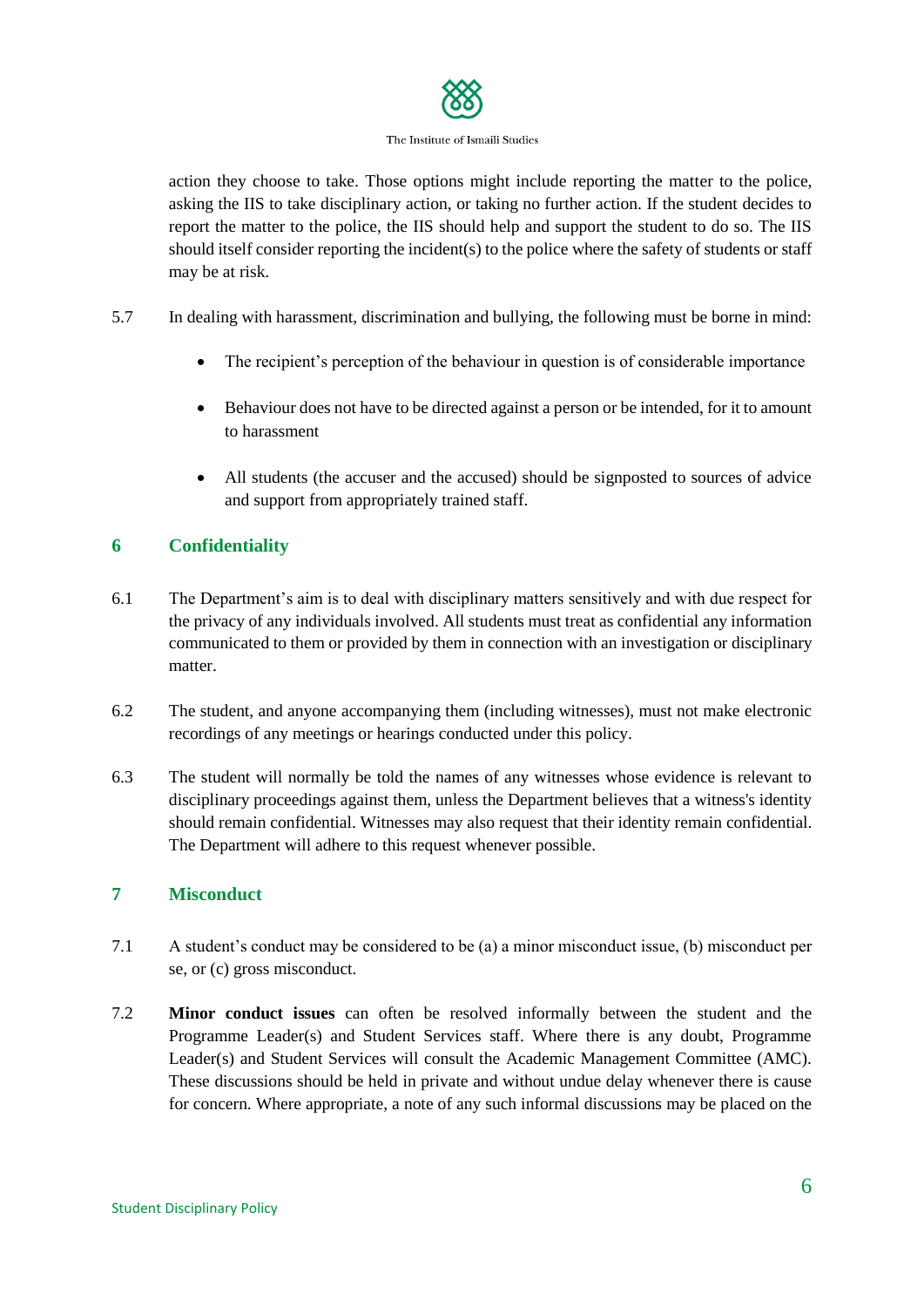

student's file and a verbal warning may be given. It is the AMC which will decide if a student's conduct is to be considered as requiring formal redress.

- 7.3 Formal steps will be taken under this policy if the matter is not resolved, or if informal discussion is not appropriate (for example, because of the seriousness of the misconduct) or the improvement in conduct is not achieved or maintained.
- 7.4 The following are examples of matters that the Department normally regards as **misconduct per se.** This list is intended as a guide and is not exhaustive:
	- Minor breaches of the IIS' policies and procedures, including those directly administered by DGS
	- Minor breaches of the student contract and other agreements between DGS and the student
	- Damage to, or unauthorised use of, the IIS' property
	- Unauthorised absence
	- Refusal to follow reasonable instructions from IIS staff
	- Wilful negligence by the student which could endanger themselves or others or negatively affect the running of the IIS' activities
	- Harassment, discrimination and bullying. Some examples could include: behaviour that is unwelcome, uninvited and causes a detrimental effect; verbal or physical aggression; sending abusive or threatening messages on social media; using discriminatory language.
- 7.5 **Gross misconduct** is a serious breach of contract or serious misconduct which is likely to prejudice the IIS' reputation or irreparably damage the working relationship and trust between the student and the IIS or peers. Gross misconduct will normally lead to withdrawal of the scholarship.
- 7.6 The following are examples of matters that the Department normally regards as **gross misconduct.** This list is intended as a guide and is not exhaustive:
	- Theft (including stealing from the IIS, members of staff, peers or the public)
	- Dishonestly or fraud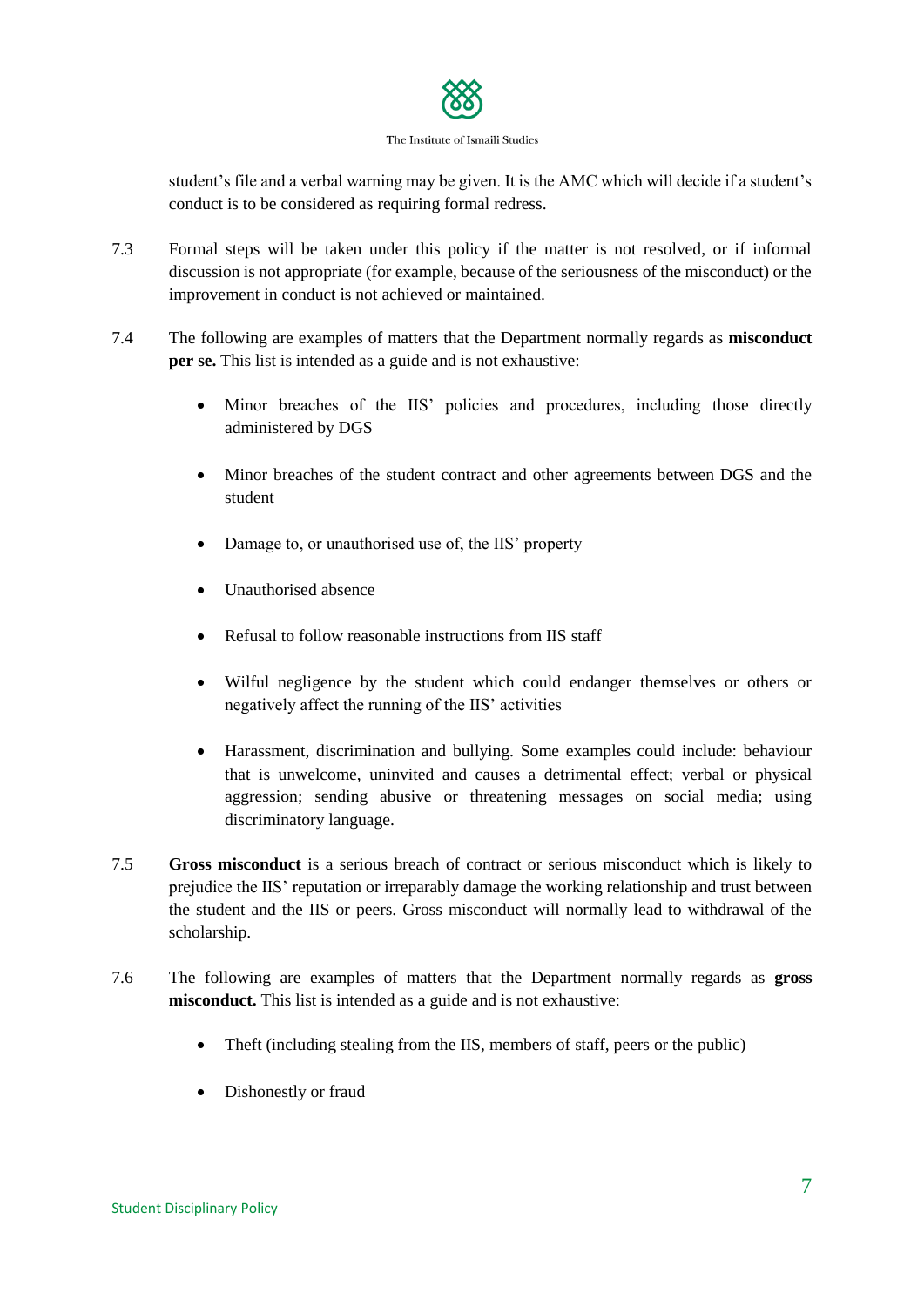

- Actual or threatened violence or demonstrable bullying
- Deliberate damage to or misuse of the IIS' property
- Serious misuse of the IIS' property or name
- Sexual misconduct
- Being under the influence of alcohol or illegal drugs on IIS premises
- Possession, custody or control of illegal drugs on the IIS' premises
- Serious breach of the IIS' rules, including, but not limited to, health and safety rules and rules on computer use
- Conviction of a criminal offence that in the IIS' opinion may affect its reputation or relationships with its staff, partners and affiliates or the public, or otherwise affects the student's suitability to continue to study at the IIS' expense
- Unlawful discrimination or harassment as defined by the Equality Act (2010)
- Unethical treatment of personal information given to a student in trust (e.g. for the purpose of conducting research, including the Field Research Project), or with disregard for the GDPR
- Making vexatious complaints against a peer or member of staff.
- 7.7 The IIS might take action against a former student in circumstances where it comes to its attention that, during their time as a student, their conduct was deemed to have fallen short of the standards acceptable as described elsewhere in this policy. The time limit for such cases is two years after exit from the programme (either completion or termination of studies).

## **8 Procedure**

- 8.1 The basic procedure for disciplinary matters is as follows:
	- Reporting (alleging) misconduct
	- Preliminary investigation
	- Formal stage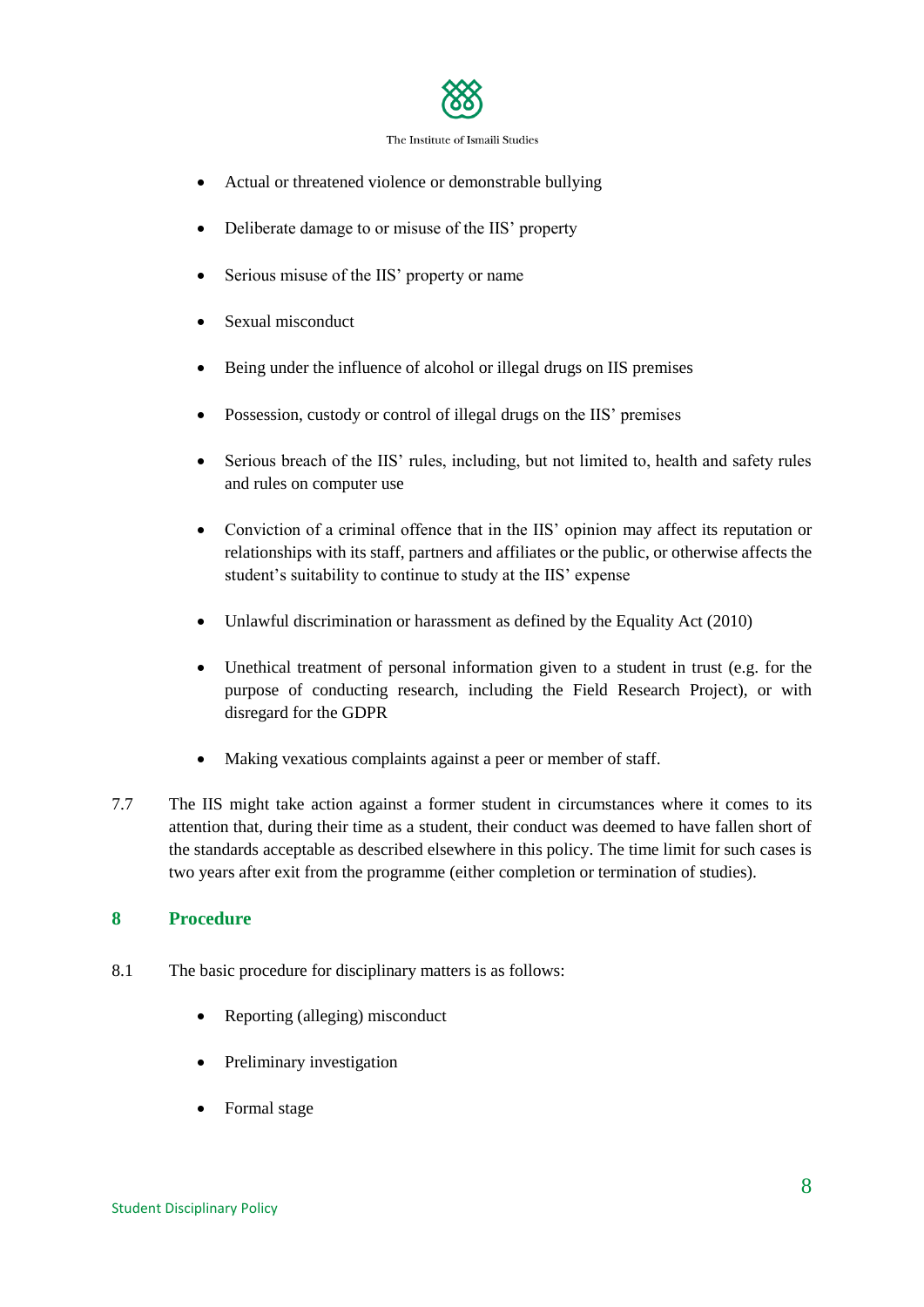

- Appeal stage
- 8.2 If, following completion of an investigation (where appropriate; see Section 10), there are reasonable grounds on the balance of probabilities to believe that a student has committed an act of misconduct, the student will be invited to attend a Disciplinary Hearing. This will be chaired by a manager previously uninvolved in any of the activities, and supported by two other independently trained members of staff to take notes and give advice on procedure. Occasionally, to ensure impartiality, either or both of these roles may be taken by employees of an associated academic organisation.
- 8.3 In the event of a Disciplinary Hearing, the IIS will inform the student in writing of:
	- The nature of the allegations against them
	- The likely range of consequences if the IIS decides after the hearing that the allegations are true
	- The purpose of the Hearing and that it will be held under the IIS' Student Disciplinary Policy, and
	- Their right to be accompanied at the Hearing by a friend
	- Where appropriate, a summary of the relevant information gathered during the investigation including a copy of any relevant documents which will be used at the Disciplinary Hearing and a copy of any relevant witness statements (except where a witness's identity is to be kept confidential, in which case the student will be given as much information as possible while maintaining confidentiality).
- 8.4 The Hearing will be held as soon as reasonably practical and the student will be given at least five days' written notice of the date, time and place of the Disciplinary Hearing.
- 8.5 Where the student or their chosen peer/friend is unable to attend a Disciplinary Hearing they should inform the IIS immediately and an alternative time and date will be arranged. The student must make every effort to attend the hearing and failure to attend without good reason may be treated as misconduct in itself. If the student fails to attend the IIS may have to make a decision based on the evidence available to it in the student's absence.
- 8.6 It is good practice to tell the student that concerns have been raised about their behaviour even if the IIS decides to take no disciplinary action.

## **9 Reporting (alleging) misconduct**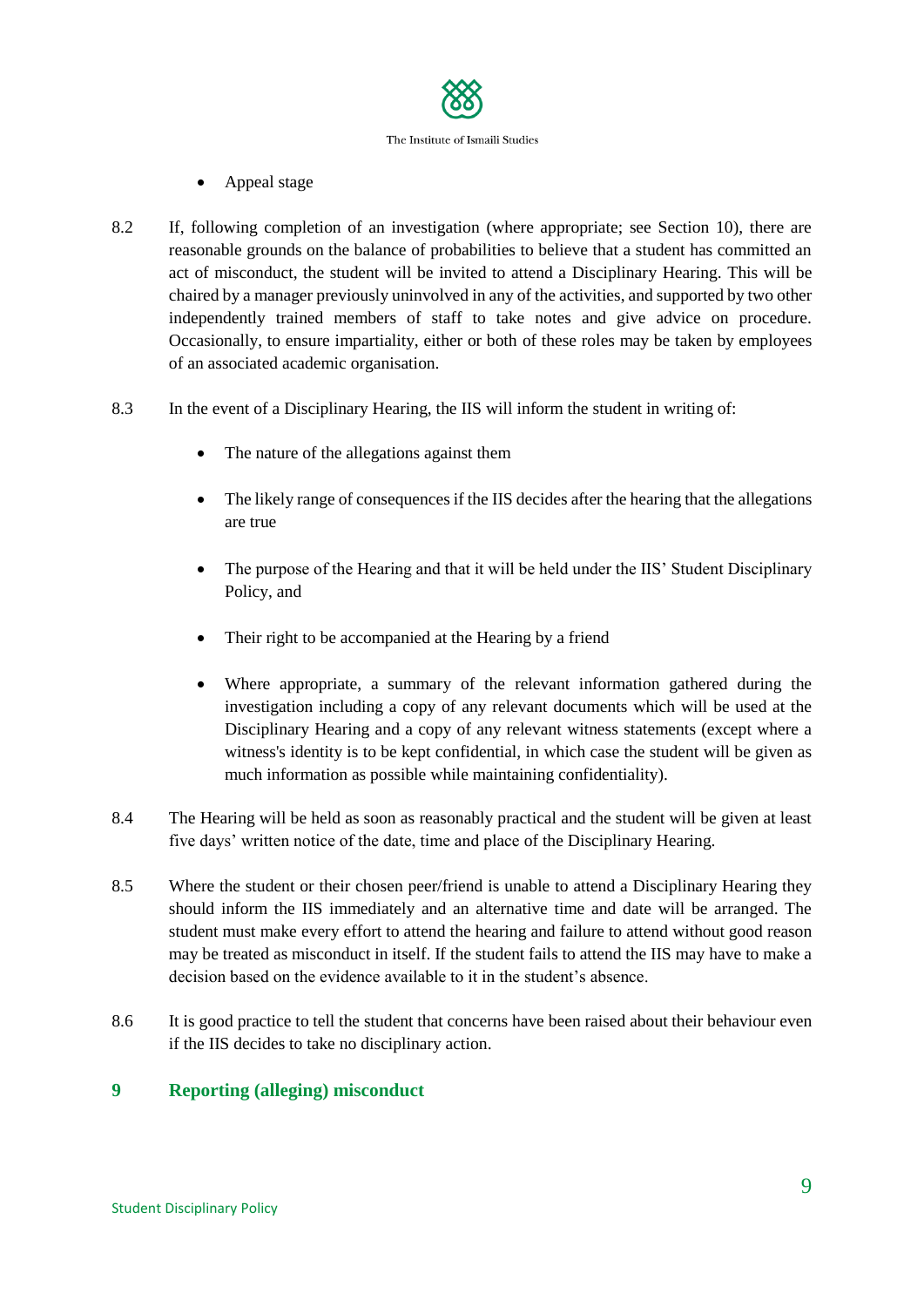

- 9.1 Students or staff may report misconduct to any member of staff, who should then report it to a member of the Academic Management Committee (AMC), composed of the Head of Department, Programme Leaders, Student Services Manager and Academic Skills Programmes Adviser. Such reports will be treated seriously as *allegations of misconduct* until such time as a decision has been made about how to proceed.
- 9.2 A report should be made as soon as possible after the alleged misconduct has occurred, but cannot be accepted after a period of 15 working days has lapsed. This time limit can only be extended where there is evidence of circumstances prohibiting the timely reporting of alleged misconduct.
- 9.3 The report will be managed in accordance with the version of the policy which is current when the report is submitted, regardless of the time of the incident / issue. You will be asked to report
	- Basic details about the alleged misconduct, what happened and when
	- How it has affected you
	- Whether there are any witnesses or supporting evidence
	- Any other relevant information
- 9.4 The report will be acknowledged within two working days.

## **10 Investigation**

10.1 When the IIS becomes aware that a disciplinary offence may have been committed by an individual or individuals, it may be necessary to appoint an Investigation Officer (usually an appropriately trained manager who is not involved with any of the parties concerned) who will be supported by a member of staff from the Department of Graduate Studies and another independent member of staff to take notes and give advice on procedure. Occasionally, to ensure impartiality, these roles may be taken by employees of an associated organisation. The Investigation Officer will decide how to investigate the alleged activities under review. The purpose of an investigation is for the IIS to establish a fair and balanced view of the facts relating to any disciplinary allegations against the student, before deciding whether to proceed with a Disciplinary Hearing. The level of investigation required will depend on the nature of the allegations and will vary from case to case. It may involve interviewing and taking statements from the student and any witnesses, and/or reviewing relevant documents, CCTV footage and information and preparing a summary report with a recommendation (or not) for action.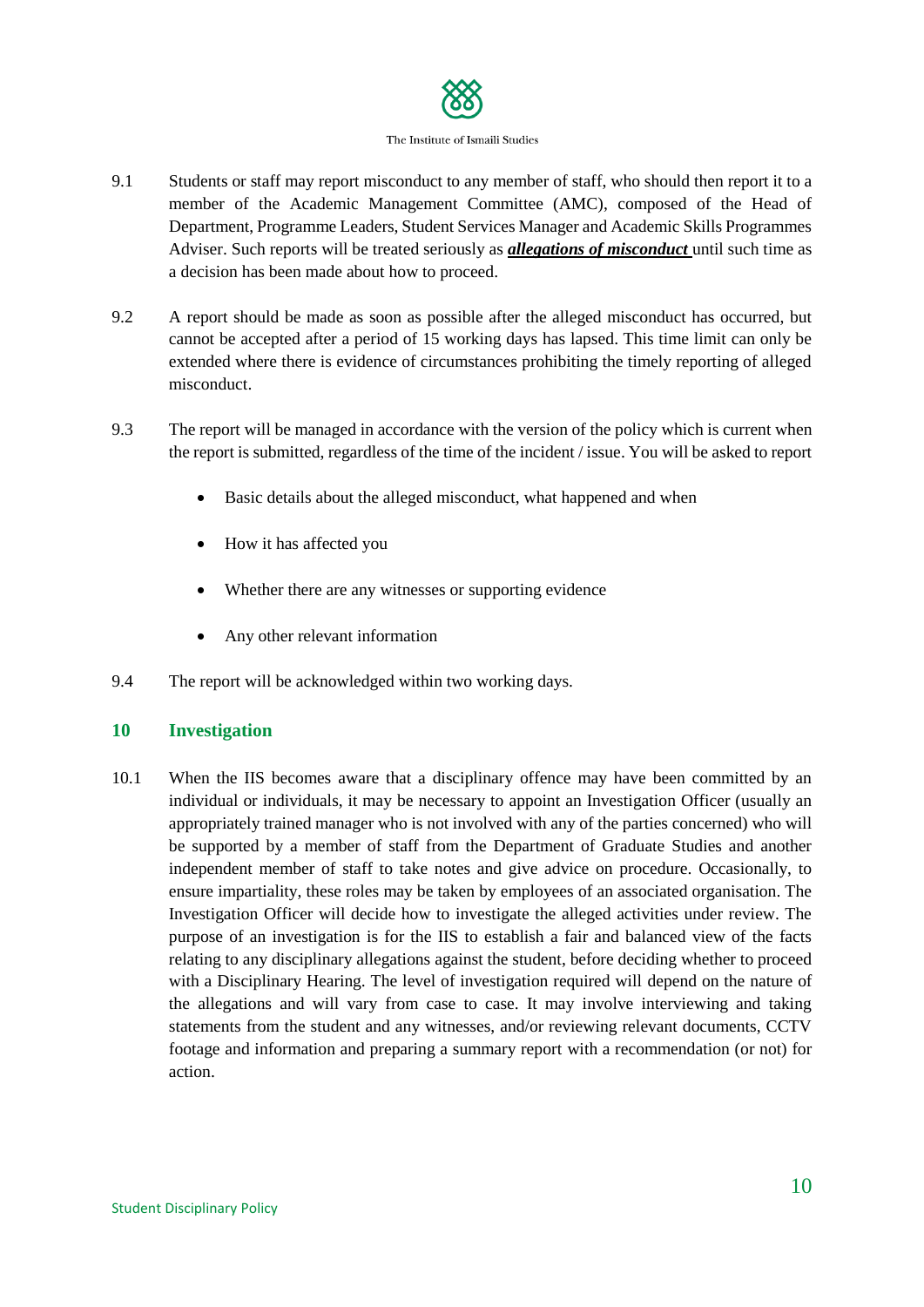

- 10.2 Depending on the circumstances of the case, the student may be invited to attend an investigatory interview. Investigatory interviews are solely for the purpose of fact-finding and no decision on disciplinary action will be taken until after a Disciplinary Hearing has been held.
- 10.3 The student must co-operate fully and promptly in any investigation. This includes informing the IIS of the names of any relevant witnesses, disclosing any relevant documents and attending investigatory interviews if required.
- 10.4 Disciplinary investigations will be completed promptly, and normally within ten working days.
- 10.5 The IIS reserves the right to dispense with an investigatory interview and to proceed directly to a formal Disciplinary Hearing in circumstances where it considers this appropriate.

## **11 Criminal allegations**

- 11.1 Where a student's conduct is the subject of a criminal investigation, charge or conviction the IIS will investigate the facts before deciding whether or not to take formal disciplinary action.
- 11.2 The IIS will not usually wait for the outcome of any prosecution before deciding what action, if any, to take. Where a student is unable or has been advised not to attend a Disciplinary Hearing or say anything about a pending criminal matter, the IIS may take a decision based on the available evidence.
- 11.3 A criminal investigation, charge or conviction relating to conduct outside work may be treated as a disciplinary matter if the IIS considers that it is relevant to the student's studying in the IIS.

## **12 Suspension**

- 12.1 There may be instances where suspension is necessary while the IIS is carrying out any investigation or disciplinary process. This provision is subject to the continued cooperation of the student and attendance at any arranged meetings. Any period of suspension will not normally last longer than ten working days.
- 12.2 Suspension is a neutral act and not a disciplinary penalty. It does not imply any guilt on the student's behalf or that any decision has already been made about the allegations. The suspension will be treated as confidential and the length of the period of suspension kept under review, although it may continue until the disciplinary procedure is complete. While suspended, the student should not visit the IIS' premises or contact any of their peers, faculty or staff, unless they has been authorised to do so by the Head of DGS.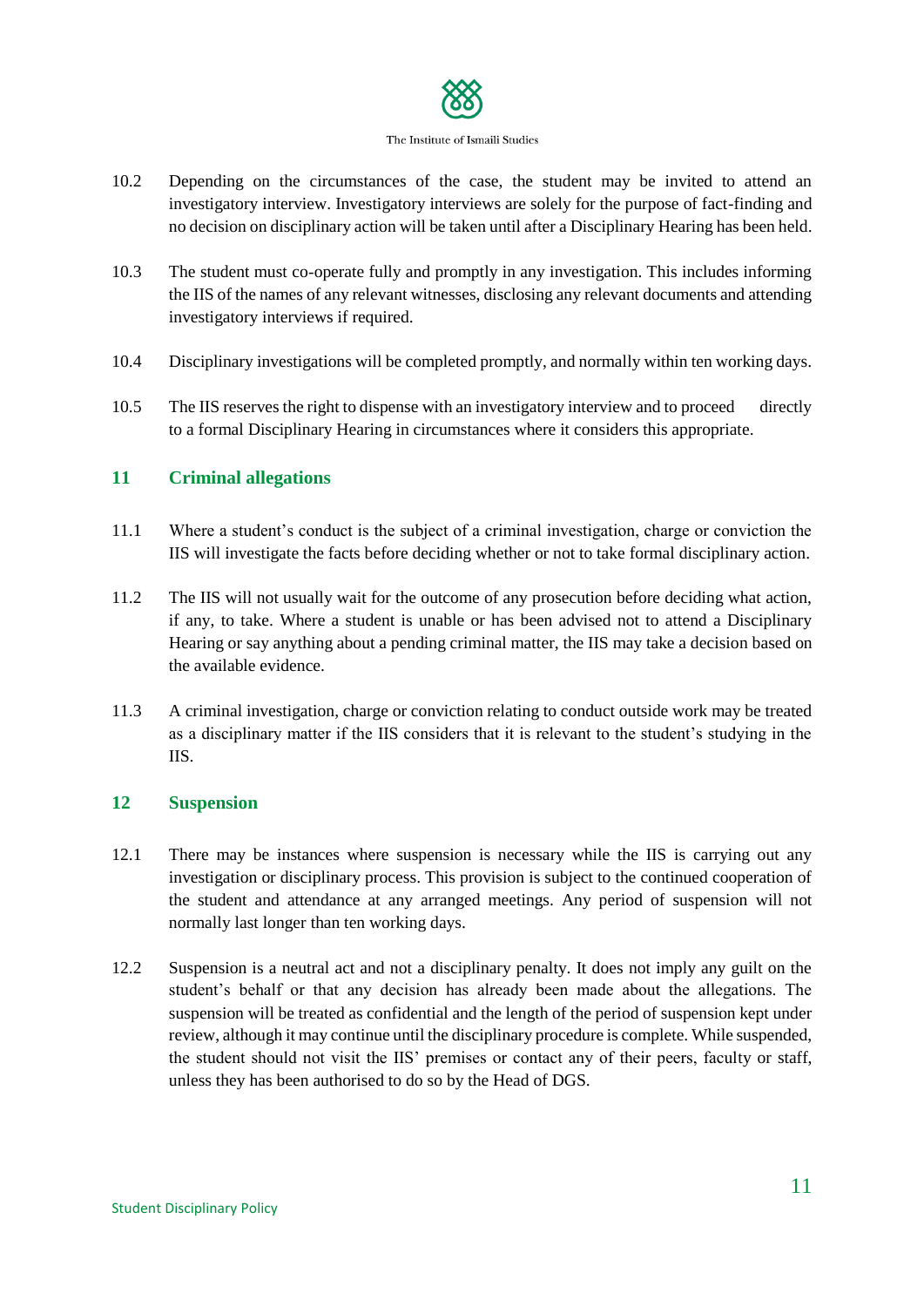

# **13 The right to be accompanied**

13.1 The student can bring a peer or friend to any Disciplinary Hearing or appeal hearing under this policy. The student is required to give the IIS at least two days' written notice of the name of the peer or friend that will accompany them.

# **14 The right to be accompanied**

- 14.1 A Disciplinary Hearing will normally be conducted by a Disciplinary Panel which will consist of a Chair and two independent members of staff. The manager responsible for the investigation into the disciplinary allegations will not be a member of the Disciplinary Panel, but may be present at the Disciplinary Hearing to present relevant supporting evidence to the Disciplinary Panel.
- 14.2 At the Disciplinary Hearing, the Disciplinary Panel will go through the allegations against the student and the evidence that has been gathered. The student will be entitled to respond to the allegations and the case against them and present any evidence of their own. The student may be questioned directly during the hearing. The student will be able to call their own witnesses to appear at the hearing (where relevant), provided that they give the IIS two days' written notice to arrange their attendance. The student will be given the opportunity to raise points about any information provided by witnesses. Where the IIS intends to call relevant witnesses, it will give the student advance notice of this. The student may ask questions of the witnesses, although all questions must go through the Chair of the panel.
- 14.3 The Disciplinary Panel may adjourn if it appears necessary for the purpose of gathering further information or gathering further evidence. If further information or evidence is gathered during any adjournment, the student will be allowed a reasonable period of time to consider any new information prior to the Disciplinary Hearing being reconvened. The panel may seek legal advice where there is good reason to do so.
- 14.4 The student will be informed of the Disciplinary Panel's decision and its reasons normally within ten working days after the conclusion of the disciplinary proceedings. The decision will be confirmed in writing, as will the student's right of appeal under this policy.

## **15 External Redress**

15.1 Where, following a Disciplinary Hearing, the IIS establishes that the student has committed a disciplinary offence, the below disciplinary penalties may be applied.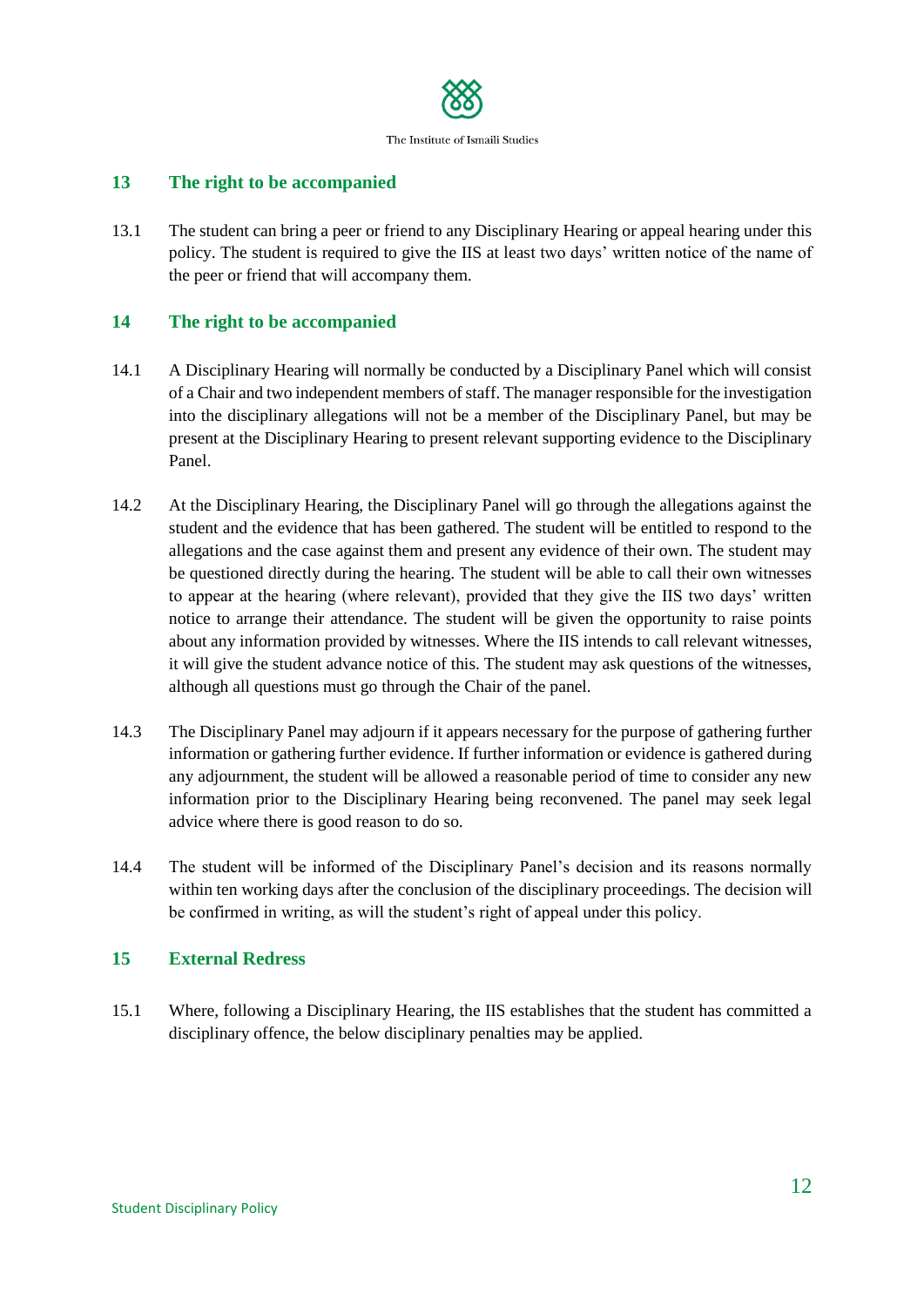

- 15.2 *Stage 1 – First written warning.* A first written warning will usually be appropriate for a first act of misconduct where there are no other active written warnings on the student's disciplinary record. A written warning will:
	- Set out the nature of the misconduct
	- Set out the change in behaviour required from the student
	- Specify the period for which the warning will remain active on the student's disciplinary record
	- Inform the student that further misconduct during that active period is likely to result in further disciplinary action
	- State that the student may appeal against the written warning
- 15.3 A first written warning will usually remain active on a student's disciplinary record for up to six months. After this time, the written warning will remain permanently on the student's file but will be disregarded in deciding the outcome of future disciplinary proceedings.
- 15.4 *Stage 2 – Final written warning.* A final written warning will usually be appropriate for misconduct where there is already an active written warning on the student's disciplinary record, or misconduct that the IIS considers sufficiently serious to warrant a final written warning even though there are no other active warnings on the student's record. A final written warning will contain the information given following a first written warning.
- 15.5 A final written warning will usually remain active on a student's disciplinary record for twelve months. After this time the final written warning will remain permanently on the student's file but will be disregarded in deciding the outcome of future disciplinary proceedings.
- 15.6 *Stage 3 – Withdrawal of Scholarship* will usually be appropriate for:
	- Further misconduct where there is an active final written warning on the student's disciplinary record
	- Any gross misconduct regardless of whether there are active warnings on the student's disciplinary record.
- 15.7 In instances of gross misconduct, the stipend will end on the day of dismissal and the student will have seven days to remove all belongings from and check out of Victoria Halls. If the student holds a Tier 4 visa, the IIS will report to the UKVI that sponsorship is being withdrawn.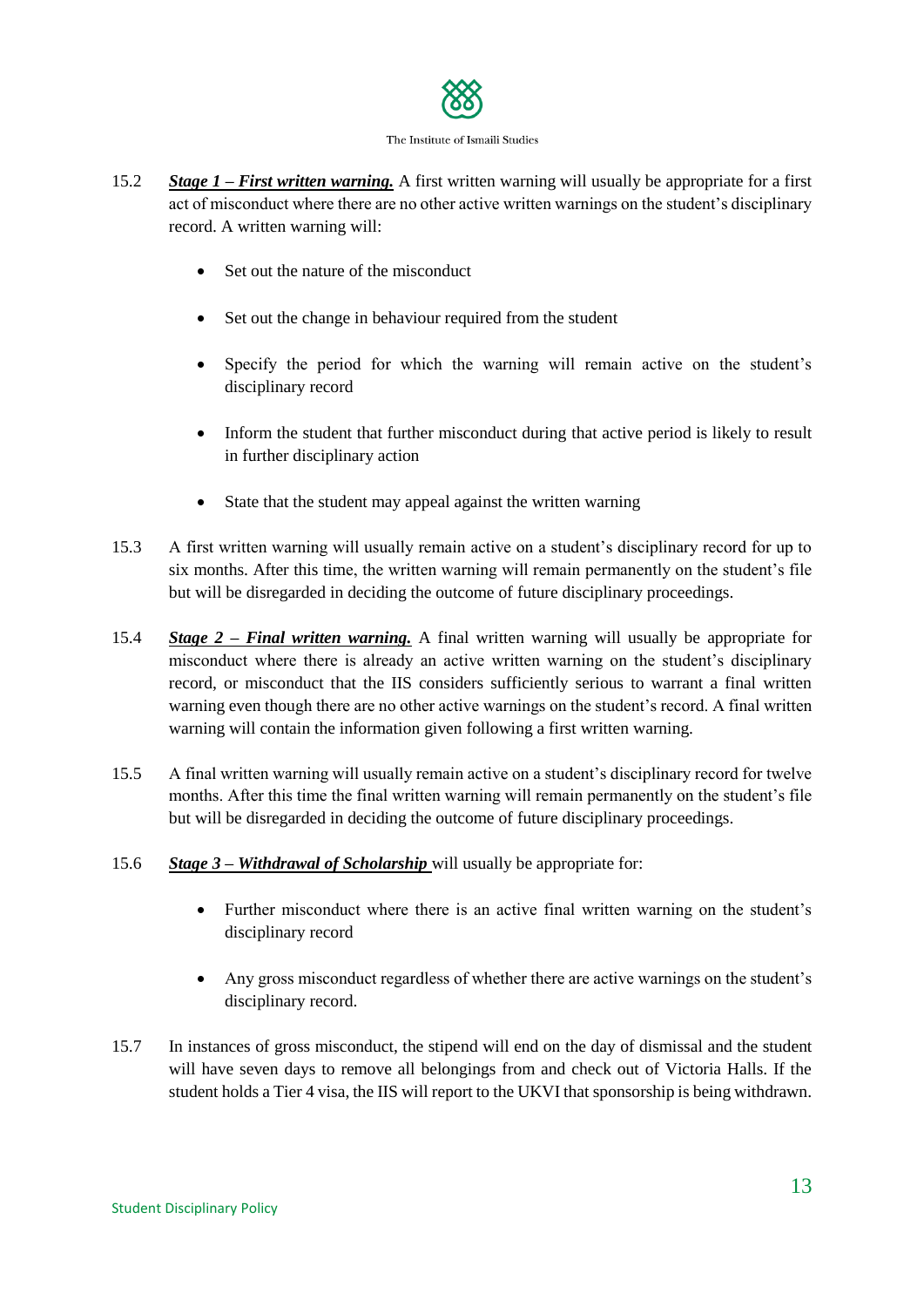

The IIS is not obliged to offer a repatriation flight. If the student decides to appeal the decision, these sanctions will not be implemented until the appeal process is over and a decision has been made. The student will be informed of appropriate timelines.

15.8 In some cases the IIS may, at its sole discretion, consider alternatives to withdrawal. Any alternatives to withdrawal will usually be accompanied by a final written warning.

# **16 Appeal**

- 16.1 If a student is dissatisfied with the investigation undertaken or the outcome of the formal disciplinary process, they have the right of appeal. The appeal must be sent in writing by email to the PA of the Co-Director ( $\frac{darp}{\omega}$ iis.ac.uk) within 20 working days of the disciplinary decision. It will be acknowledged within two working days and an appeal meeting will be arranged.
- 16.2 The Head of the Quality Assurance and Evaluation Unit, in consultation with the Co-Director, will appoint an Appeals Panel, comprising (a) an independent Head or Deputy Head of Department as Chair, with (b) two additional senior managers or academics to hear the appeal. The Panel will meet within 20 working days of receipt of the appeal, having reviewed all the information available, including the investigation report, any witness statements or other evidence and any notes taken at the Disciplinary Hearing. They will make a majority decision whether or not to uphold the appeal and the Chair will then confirm their decision to the student in writing. The Appeal Panel's decision will be final.

## **17 External Redress (only applies to students enrolled from September 2019)**

17.1 The IIS' decision in respect of non-academic disciplinary matters shall be final, save and except that Students may petition SOAS for a procedural review of the handling by the Institution of the matter once all internal levels of appeal at the IIS have been exhausted. SOAS shall not have jurisdiction in such matters and will only have limited powers to review the matter which shall not include overturning the decision made by IIS but shall include acting in an advisory capacity to the IIS.

## **18 Office of the Independent Adjudicator (OIA)**

18.1 Once the IIS' Appeals Procedure has been completed, the IIS will issue a Completion of Procedures Letter, informing the student that the internal procedure of the IIS has been exhausted and of their right to submit a complaint to the OIA in accordance with guidance from the OIA. The OIA provides an independent scheme for the review of student grievances under